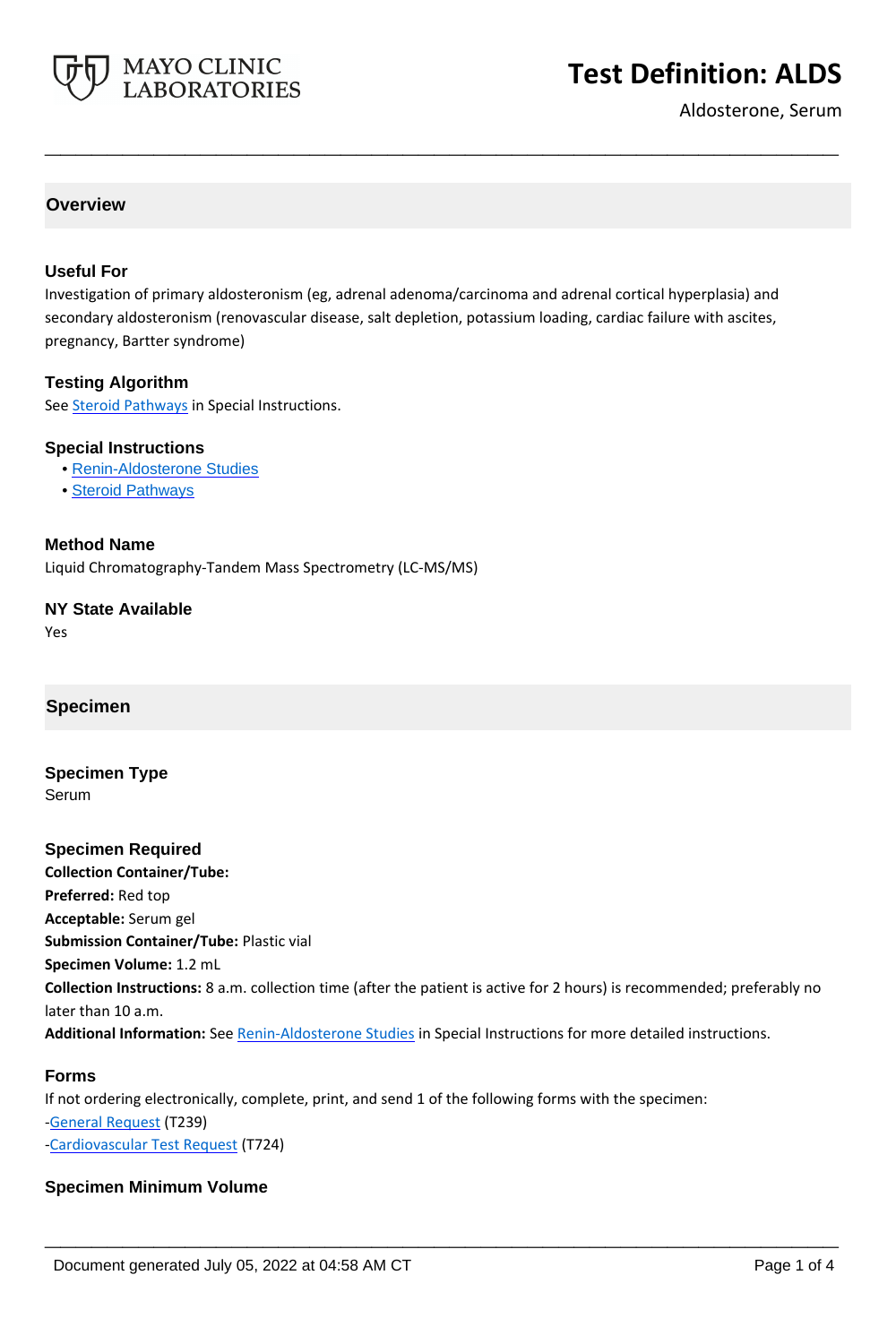

1.2 mL

# **Reject Due To**

| <b>Gross hemolysis</b> | OK |
|------------------------|----|
| Gross lipemia          | OK |
| Gross icterus          | OK |

**\_\_\_\_\_\_\_\_\_\_\_\_\_\_\_\_\_\_\_\_\_\_\_\_\_\_\_\_\_\_\_\_\_\_\_\_\_\_\_\_\_\_\_\_\_\_\_\_\_\_\_**

# **Specimen Stability Information**

| <b>Specimen Type</b> | <b>Temperature</b>       | <b>Time</b> | <b>Special Container</b> |
|----------------------|--------------------------|-------------|--------------------------|
| Serum                | Refrigerated (preferred) | 28 days     |                          |
|                      | Frozen                   | 30 days     |                          |
|                      | Ambient                  | 4 days      |                          |

# **Clinical & Interpretive**

## **Clinical Information**

Aldosterone stimulates sodium transport across cell membranes, particularly in the distal renal tubule where sodium is exchanged for hydrogen and potassium. Secondarily, aldosterone is important in the maintenance of blood pressure and blood volume.

Aldosterone is the major mineralocorticoid and is produced by the adrenal cortex.

The renin-angiotensin system is the primary regulator of the synthesis and secretion of aldosterone. Likewise, increased concentrations of potassium in the plasma may directly stimulate adrenal production of the hormone. Under physiologic conditions, pituitary adrenocorticotropic hormone is not a major factor in regulating aldosterone secretion.

See **Steroid Pathways** in Special Instructions.

## **Reference Values**

0-30 days: 17-154 ng/dL\* 31 days-11 months: 6.5-86 ng/dL\* 1-10 years: < or =40 ng/dL (supine)\* < or =124 ng/dL (upright)\* > or =11 years: < or =21 ng/dL (a.m. peripheral vein specimen)

\*Loeuille GA, Racadot A, Vasseur P, Vandewalle B: Blood and urinary aldosterone levels in normal neonates, infants and children. Pediatrie 1981;36:335-344

**\_\_\_\_\_\_\_\_\_\_\_\_\_\_\_\_\_\_\_\_\_\_\_\_\_\_\_\_\_\_\_\_\_\_\_\_\_\_\_\_\_\_\_\_\_\_\_\_\_\_\_**

For International System of Units (SI) conversion for Reference Values, see <https://www.mayocliniclabs.com/order-tests/si-unit-conversion.html>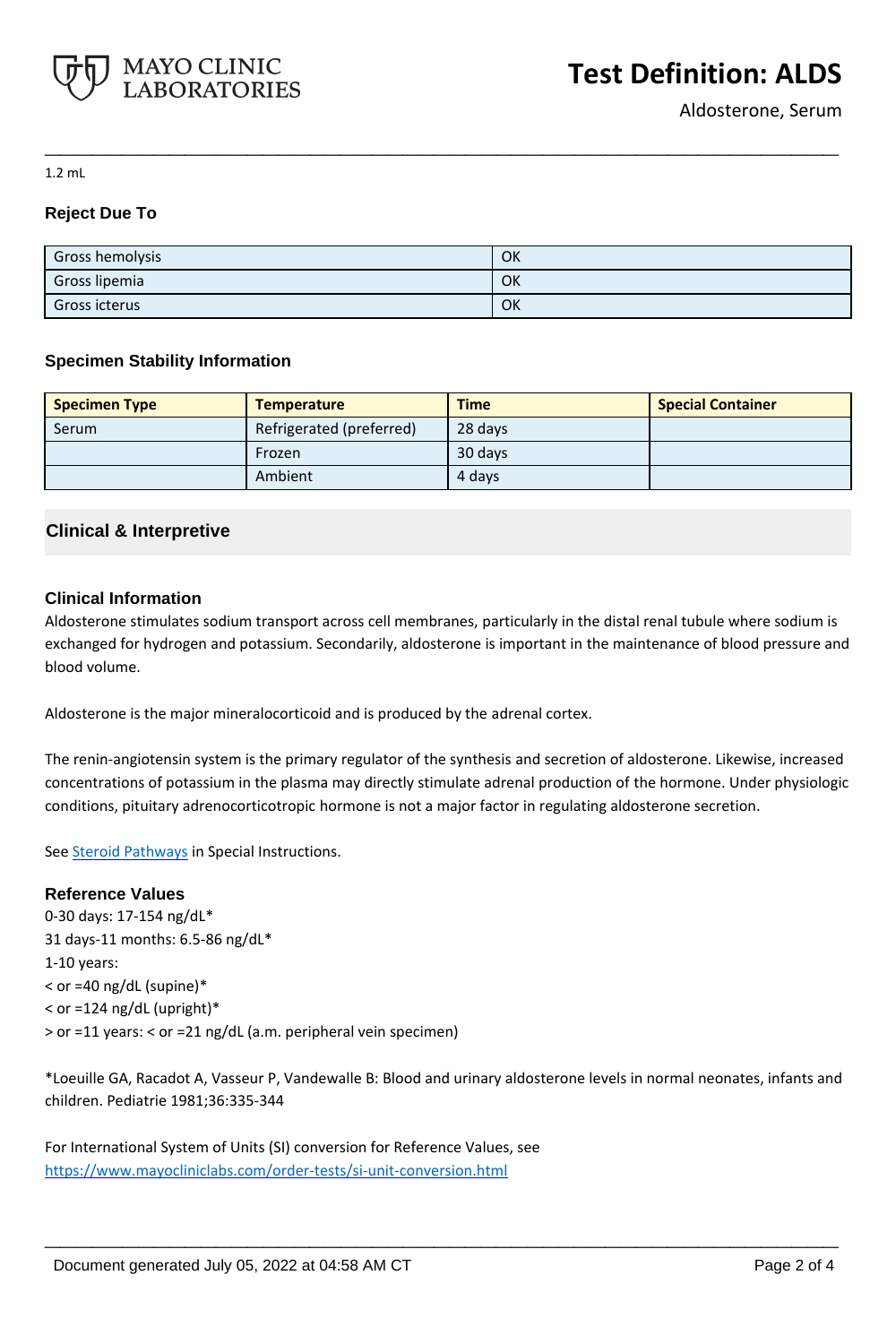

#### **Interpretation**

A high ratio of serum aldosterone (SA) in ng/dL to plasma renin activity (PRA) in ng/mL per hour, is a positive screening test result, a finding that warrants further testing. An SA/PRA ratio greater than or equal to 20 is only interpretable with an SA greater than or equal to 15 ng/dL and indicates probable primary aldosteronism.

**\_\_\_\_\_\_\_\_\_\_\_\_\_\_\_\_\_\_\_\_\_\_\_\_\_\_\_\_\_\_\_\_\_\_\_\_\_\_\_\_\_\_\_\_\_\_\_\_\_\_\_**

Renal disease, such as unilateral renal artery stenosis, results in elevated renin and aldosterone levels. Renal venous catheterization may be helpful. A positive test is a renal venous renin ratio (affected/normal) greater than 1.5.

See [Renin-Aldosterone Studies](http://www.mayocliniclabs.com/it-mmfiles/Renin-Aldosterone_Studies.pdf) and [Steroid Pathways](http://www.mayocliniclabs.com/it-mmfiles/Steroid_Pathways.pdf) in Special Instructions.

**Note:** Advice on stimulation or suppression tests is available from Mayo Clinic's Division of Endocrinology and may be obtained by calling 800-533-1710.

#### **Cautions**

The plasma renin activity (PRA) cannot be interpreted if the patient is being treated with spironolactone (Aldactone). Spironolactone should be discontinued for 4 to 6 weeks before testing.

Late p.m. levels can be up to 30% lower than early a.m. levels. Supine values are on average 50% lower than upright collections. Sodium deplete subjects have significantly elevated serum aldosterone (SA) levels, potentially exceeding the upper limit of the salt replete upright reference range by several fold. To account for these variables, at least in part, it is recommended that PRA is measured concomitantly. In situations of physiological variability, PRA should be altered in the same direction as aldosterone. See [Renin-Aldosterone Studies](http://www.mayocliniclabs.com/it-mmfiles/Renin-Aldosterone_Studies.pdf) in Special Instructions.

Angiotensin converting enzyme (ACE) inhibitors have the potential to falsely elevate PRA. Therefore, in a patient treated with an ACE inhibitor, the findings of a detectable PRA level or a low SA/PRA ratio do not exclude the diagnosis of primary aldosteronism. In addition, a strong predictor for primary aldosteronism is a PRA level undetectably low in a patient taking an ACE inhibitor.

## **Clinical Reference**

1. Young WF Jr: Primary aldosteronism: A common and curable form of hypertension. Cardiol Rev. 1999;7:207-214 2. Young WF Jr: Pheochromocytoma and primary aldosteronism: diagnostic approaches. Endocrinol Metab Clin North Am. 1997;26:801-827

3. Hurwitz S, Cohen RJ, Williams GH: Diurnal variation of aldosterone and plasma renin activity: timing relation to melatonin and cortisol and consistency after prolonged bed rest. J Appl Physiol. 2004;96:1406-1414 4. Inoue K, Goldwater D, Allison M, Seeman T, Kestenbaum BR, Watson KE: Serum aldosterone concentration, blood pressure, and coronary artery calcium: The Multi-Ethnic Study of Atherosclerosis. Hypertension. 2020;76(1):113-120. doi:10.1161/HYPERTENSIONAHA.120.15006

## **Performance**

## **Method Description**

Aldosterone-d6 is added to serum and plasma samples as an internal standard. Aldosterone and aldosterone-d6 are extracted from the specimens using a Strata X cartridge. The eluate is dried down under nitrogen, reconstituted with 70/30 methanol/H2O containing estriol and analyzed by liquid chromatography-tandem mass spectrometry using

**\_\_\_\_\_\_\_\_\_\_\_\_\_\_\_\_\_\_\_\_\_\_\_\_\_\_\_\_\_\_\_\_\_\_\_\_\_\_\_\_\_\_\_\_\_\_\_\_\_\_\_**